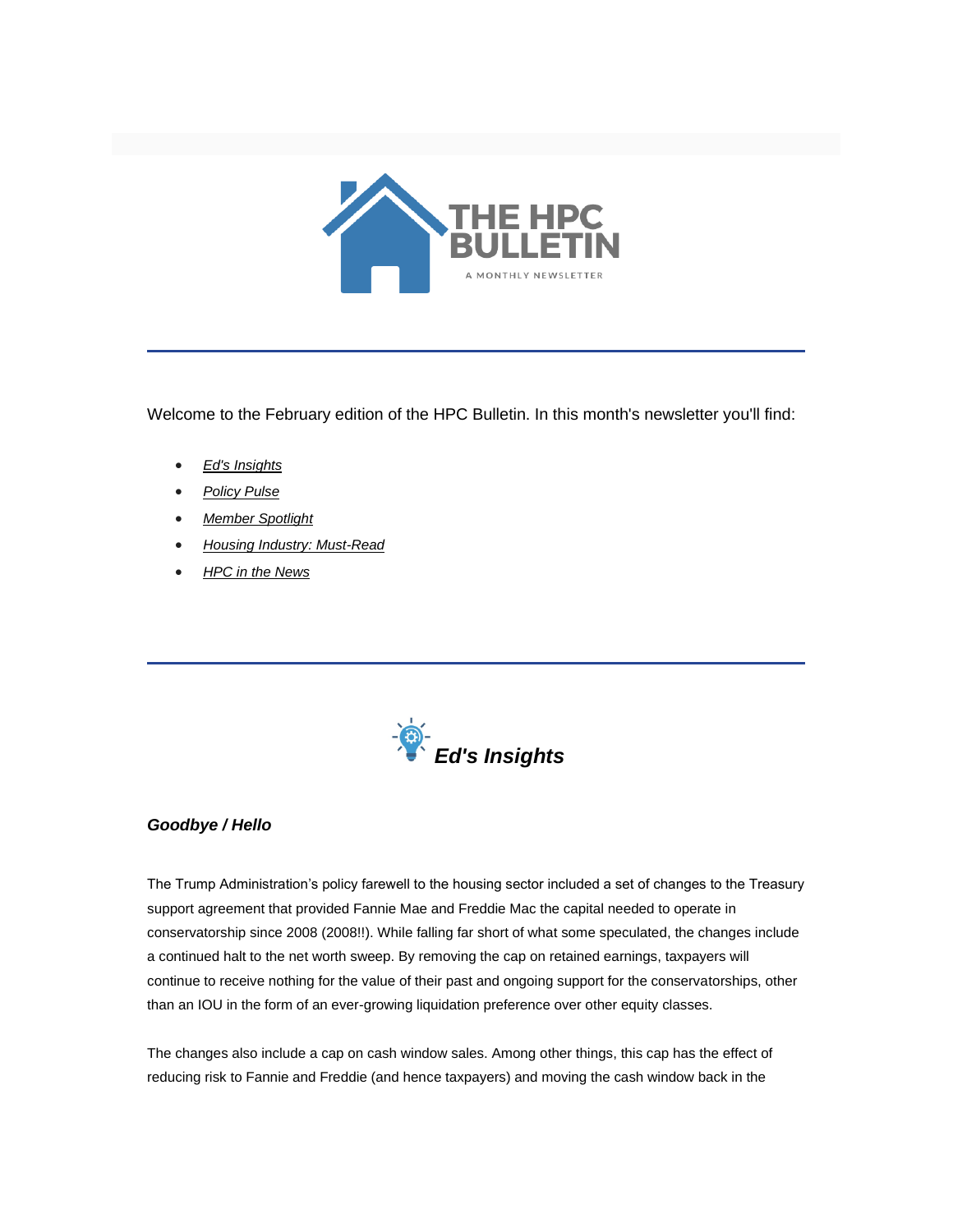direction of its traditional role.

The incoming Biden Administration has wasted no time in declaring several of its major policy priorities affecting the housing sector, including: increased aid to those affected by the pandemic; a review and ultimately some degree of reversal of the Trump Administration's rulemakings on Affirmatively Furthering Fair Housing and Disparate Impact; and establishing racial justice and climate change as core priorities that will drive and shape their housing policy agenda.

At the President's request, CFPB Director Kraninger stepped down on Inauguration Day. Her immediate successor, Acting Director Dave Uejio, wasted no time [declaring](https://nam12.safelinks.protection.outlook.com/?url=https%3A%2F%2Fwww.consumerfinance.gov%2Fabout-us%2Fblog%2Fthe-bureau-is-taking-much-needed-action-to-protect-consumers-particularly-the-most-economically-vulnerable%2F&data=04%7C01%7Canna.herndon%40edelman.com%7Cb9161bd49f5e462bb15c08d8c6c5e9d3%7Cb824bfb3918e43c2bb1cdcc1ba40a82b%7C0%7C0%7C637477900743292343%7CUnknown%7CTWFpbGZsb3d8eyJWIjoiMC4wLjAwMDAiLCJQIjoiV2luMzIiLCJBTiI6Ik1haWwiLCJXVCI6Mn0%3D%7C1000&sdata=sl129laOW5wlpg9cTQthfMWWW2Tr4gLZPFOwGpAUGQA%3D&reserved=0) that CFPB will once again be an enforcement-driven organization. Separately, the Administration announced its intent to nominate Rohit Chopra, currently a member of the Federal Trade Commission to be the permanent Director. Both Chopra and Uejio worked at CFPB under Director Cordray.

Near-term, COVID relief will drive the agenda, including in housing. Discussions are underway within the Administration regarding extension of eligibility for forbearance, extending the amount of time a borrower may be in forbearance, and further extending the foreclosure and eviction moratoria. We are engaged with all of you on these issues in several ways, primarily through Meg's biweekly COVID 19 conference calls. Member participation remains enormous, so much so that we had to recently increase the size limit for the call.

Our next Executive Council call will be February 26 at 1:00 PM eastern, via Zoom.

- Ed DeMarco

<span id="page-1-0"></span>

### **Joint Trade Letter Regarding the Community Reinvestment Act**

On Jan. 11, HPC sent a [letter](https://nam12.safelinks.protection.outlook.com/?url=https%3A%2F%2Ffbb0ab68-1668-4db6-9365-051035190b71.filesusr.com%2Fugd%2Fd315af_daa6cf03653549699ed35ec6d0b82698.pdf&data=04%7C01%7Canna.herndon%40edelman.com%7Cb9161bd49f5e462bb15c08d8c6c5e9d3%7Cb824bfb3918e43c2bb1cdcc1ba40a82b%7C0%7C0%7C637477900743292343%7CUnknown%7CTWFpbGZsb3d8eyJWIjoiMC4wLjAwMDAiLCJQIjoiV2luMzIiLCJBTiI6Ik1haWwiLCJXVCI6Mn0%3D%7C1000&sdata=AjL6Mah6hm%2FblLgjBBhhmuzxdW93zD29j1BEVyPttlg%3D&reserved=0) to the OCC, signed jointly with nine other financial services trade associations, to request withdrawal of the Community Reinvestment Act (CRA) Information Collection Survey that was published in the Federal Register on Dec. 15, 2020. The OCC issued this information collection to gather bank-specific data to develop the new CRA performance benchmarks under the agency's June 2020 CRA rule. The trade letter expresses concern that OCC requested data that banks do not currently have and, in some cases, would need to construct. Additionally, if new OCC leadership has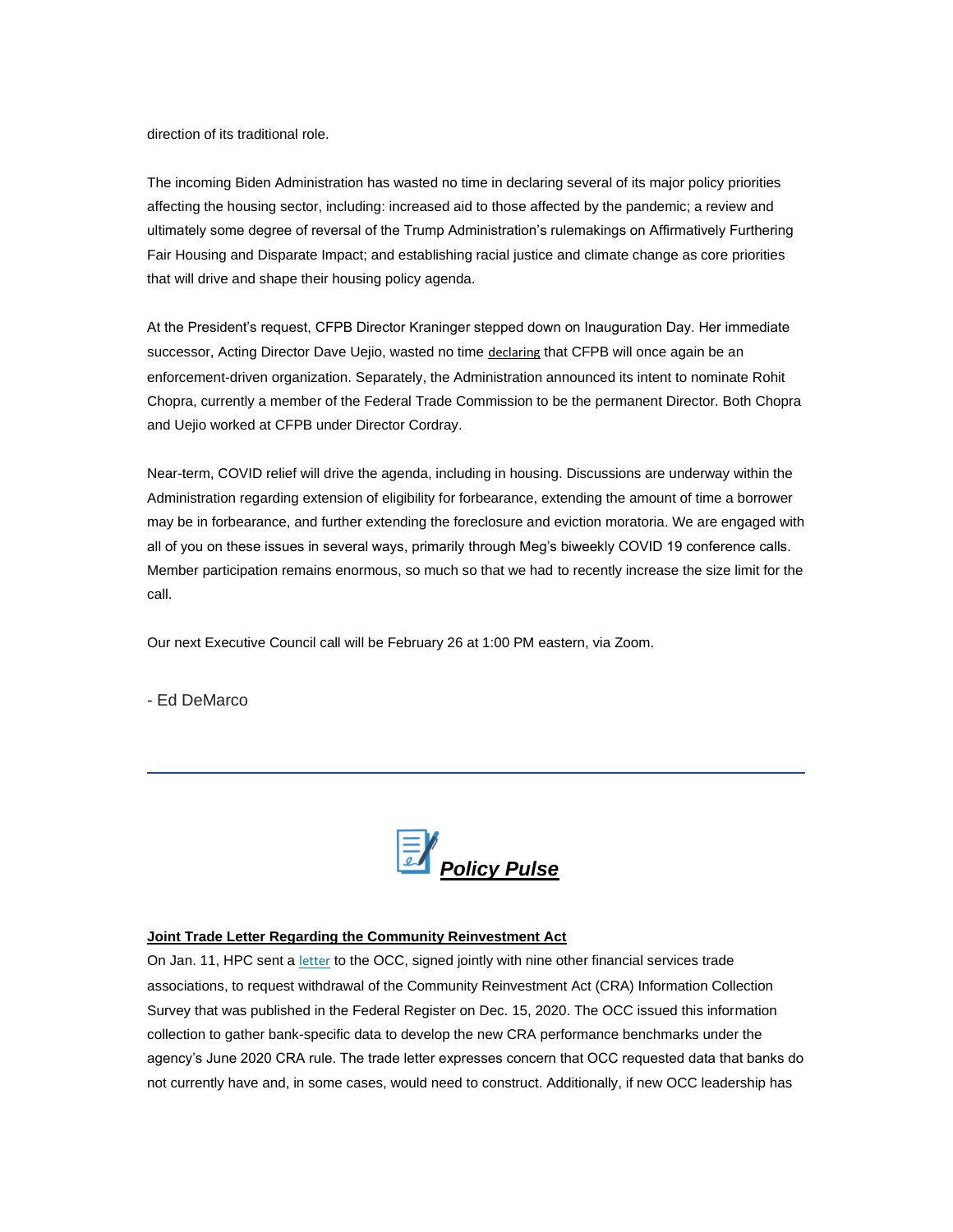interest in pursuing an interagency CRA modernization, time spent compiling and constructing historical data could be wasteful and unproductive.

The letter concluded with strong, collective support for a joint CRA reform effort by all three banking agencies, so that banks of all sizes are evaluated under a consistent framework. This position, broadly shared by many stakeholders, reiterates the concern that neither the FDIC nor the Federal Reserve joined the OCC's June 2020 CRA rule. Additionally, the Federal Reserve currently has an advanced notice of proposed rulemaking (ANPR) on the CRA out for public comment and this ANPR has a number of key differences from the OCC's June 2020 CRA rule. Comments for the Federal Reserve ANPR are due on Feb. 16, 2021.

## **Sustainable Homeownership Initiative**

The HPC project launched this past summer to further its strategic objective and to "build partnerships to expand sustainable homeownership opportunities" has reached a new phase.

After soliciting input from HPC members and affordable housing stakeholders to gather business intelligence, HPC is focusing on a handful of core concepts that reflect the most promising ideas that we heard and begin the process of gathering member feedback and gauging interest. Ideas include:

- Pre-purchase counseling prior to execution of the sales contract;
- Housing counseling to assist declined borrowers;
- Technology platform for automated access to down payment assistance programs;
- Specialized program to serve borrowers with low balance mortgage loans;
- Post-purchase first-year follow up counseling services; and
- Funding for a post-purchase reserve fund, established at closing

Interested member companies may set up a meeting with HPC staff to discuss these potential partnership ideas in more depth. We intend to settle on a few ideas to recommend for consideration at the HPEC meeting on Feb. 26.

#### **Limited English Proficiency**

On Jan. 13, the CFPB issued a [statement](https://nam12.safelinks.protection.outlook.com/?url=https%3A%2F%2Ffiles.consumerfinance.gov%2Ff%2Fdocuments%2Fcfpb_lep-statement_2021-01.pdf&data=04%7C01%7Canna.herndon%40edelman.com%7Cb9161bd49f5e462bb15c08d8c6c5e9d3%7Cb824bfb3918e43c2bb1cdcc1ba40a82b%7C0%7C0%7C637477900743302339%7CUnknown%7CTWFpbGZsb3d8eyJWIjoiMC4wLjAwMDAiLCJQIjoiV2luMzIiLCJBTiI6Ik1haWwiLCJXVCI6Mn0%3D%7C1000&sdata=yxX5chh1EUvtyOCWjKj2Wdx%2F%2Fgd3a48ep%2FhZeHsV7Fo%3D&reserved=0) regarding the provision of financial products and services to consumers with limited English proficiency (LEP). The statement reiterated a position previously expressed in 2016 and 2017 policy issuances, that the CFPB recognizes that financial institutions are not equipped to offer all consumer products and services in all languages, through the full lending cycle, and therefore companies must determine how best to serve LEP customers. This 2021 statement described several approaches that a financial institution may use to determine: a) products and services to offer with "in-language" support, b) the types of LEP supportive services, and c) the specific languages the company can support. For the first time, guidance explicitly stated that UDAAP and ECOA, in addition to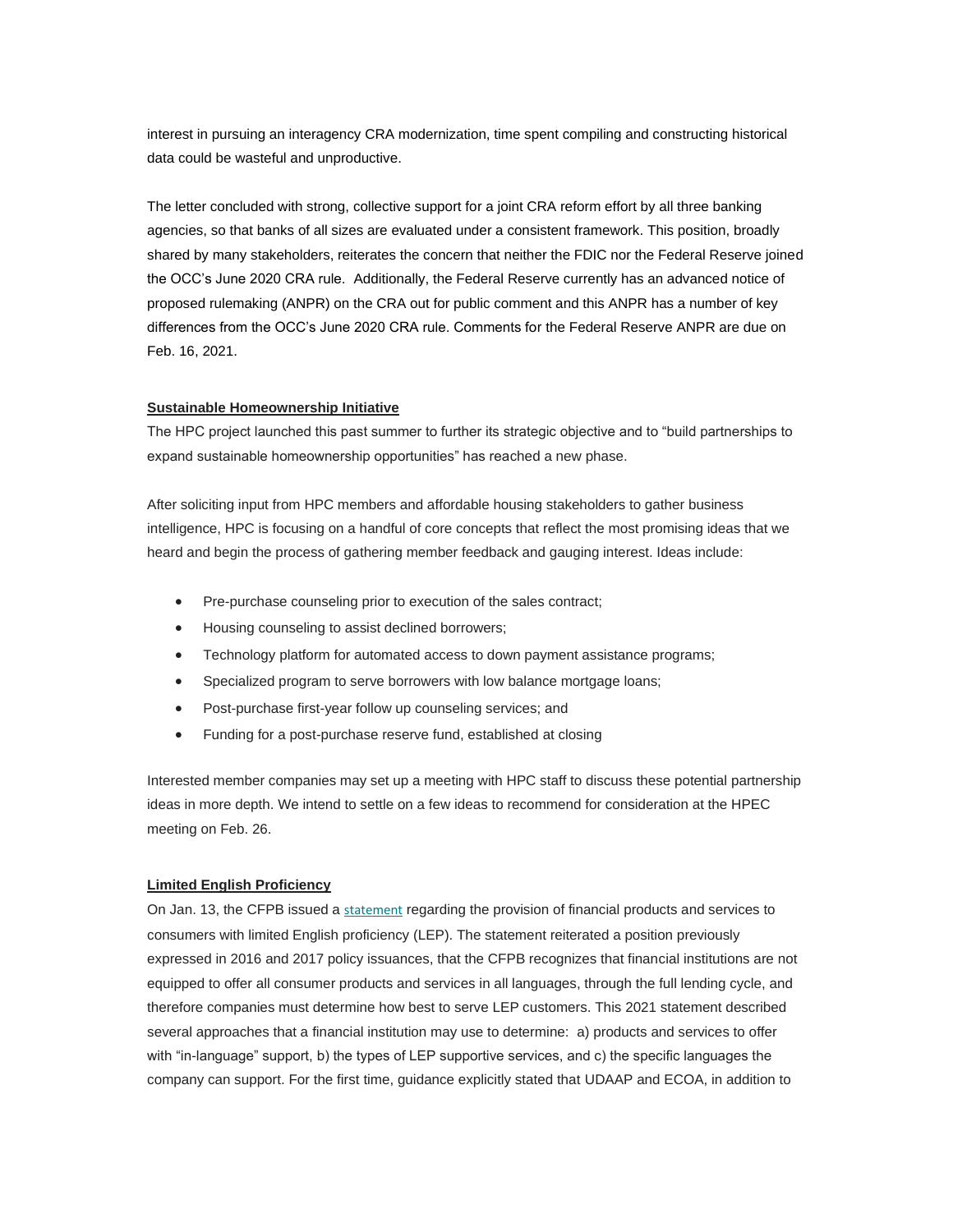fair lending rules more broadly, are subject to company determinations regarding language support. This statement highlighted that the operational capabilities, including staffing, technology, business processes and costs, are reasonable factors for determining which LEP customers may be served and how.

The CFPB statement cited a [letter](https://nam12.safelinks.protection.outlook.com/?url=https%3A%2F%2Ffbb0ab68-1668-4db6-9365-051035190b71.filesusr.com%2Fugd%2Fd315af_93d1d964ce31408b9892f1ef734d9a71.pdf&data=04%7C01%7Canna.herndon%40edelman.com%7Cb9161bd49f5e462bb15c08d8c6c5e9d3%7Cb824bfb3918e43c2bb1cdcc1ba40a82b%7C0%7C0%7C637477900743302339%7CUnknown%7CTWFpbGZsb3d8eyJWIjoiMC4wLjAwMDAiLCJQIjoiV2luMzIiLCJBTiI6Ik1haWwiLCJXVCI6Mn0%3D%7C1000&sdata=G6AsKmTZzLSR3RHeYRFerQu2Pg%2By3jSGxvAGcJmv%2F1U%3D&reserved=0) that HPC wrote in December 2020, which outlined a set of principles that the CFPB could use to provide clarity on LEP issues – many of which the CFPB incorporated into the statement. HPC convened the LEP working group to assess the statement, then held a call with consumer groups to gauge areas of commonality in reaction to the statement. This latter call did not lead to a meaningful dialogue, so HPC will follow-up to determine next steps with this group as well as with new leadership at the CFPB.

## **CFPB Advance Notice of Proposed Rule-Making (ANPR) on Consumer Data Access**

HPC is developing a comment letter that acknowledges and supports the CFPB's efforts to-date to implement section 1033 of the Dodd-Frank Act, as previously presented in CFPB's 2017 *Consumer Protection Principles: Consumer-Authorized Financial Data Sharing and Aggregation*. HPC's comment letter recommends a handful of high-level considerations that are consistent with the CFPB's previous work, including: a) support for the safe, secure API arrangement that the industry has developed, rather than "screen-scraping" methodology that presents risk to the consumer and industry alike; b) reaffirmation of a strong data security and consumer protections, with disclosures that inform the consumer which data may be accessed, for what purpose, and for how; c) rejection of any prescriptive or restrictive rules that would prohibit the progress underway; d) clarification that banks that manage consumer accounts from which data is pulled are not "data furnishers" under FCRA; and e) regulatory coordination on this critical topic with other regulators. HPC will also sign a joint comment letter with a number of other financial services trade associations, calling for continued support for the industry-led efforts.

### **Remote Online Notarization (RON)**

HPC launched a new working group that will address policy issues associated with RON, in addition to providing continued support for Federal and state-level efforts to advance regulations and legislation designed to permit and promote the use of RON. HPC previously signed joint trade letters to advance the Securing and Enabling Commerce Using Remote and Electronic Notarization Act of 2020 (SECURE), a bill that is likely to be reconsidered in the new Congress. The HPC working group will first tackle a GSE requirement for seller-servicers to retain video files that record the consumer-notary interaction at closing. These videos are maintained by vendors, under contract with the title companies providing insurance coverage. The videos are accessible to the title insurers, so seller-servicer retention of the same files is redundant and therefore, unnecessary.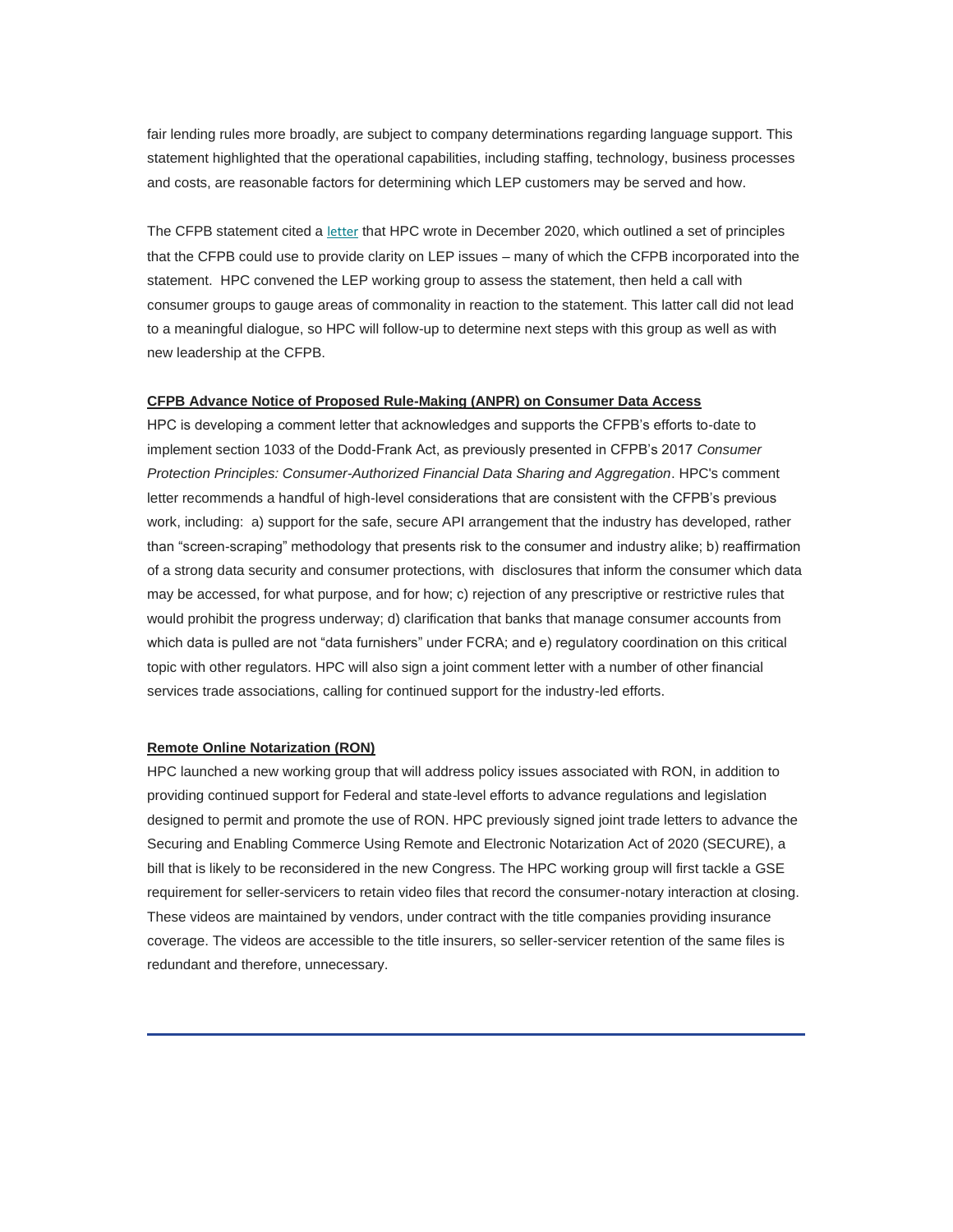# *Member Spotlight*



# <span id="page-4-0"></span>**Rocket Community Fund donates more than \$500,000 to Habitat for Humanity to support housing stability during the COVID-19 pandemic**

*The recent donation commemorates Rocket Community Fund's sixth year supporting Habitat's neighborhood revitalization efforts*

The Rocket Community Fund, the philanthropic arm of Rocket Mortgage, the nation's largest mortgage lender, announced a donation of \$545,000 to Habitat for Humanity in support of Habitat's neighborhood revitalization program, an essential element of the housing nonprofit's work in the United States. Rocket Community Fund's contribution will provide local Habitat organizations serving their home cities, Cleveland, Ohio, Phoenix, Ariz., and Charlotte, N.C., with funds to meet the specific housing needs of their communities and help more families recover from the worsened housing crisis and economic turmoil caused by the COVID-19 pandemic. [Read more [here](https://nam12.safelinks.protection.outlook.com/?url=https%3A%2F%2Fwww.quickenloans.com%2Fpress-room%2F2021%2F01%2F15%2Frocket-community-fund-donates-more-than-500000-to-habitat-for-humanity-to-support-housing-stability-during-the-covid-19-pandemic%2F&data=04%7C01%7Canna.herndon%40edelman.com%7Cb9161bd49f5e462bb15c08d8c6c5e9d3%7Cb824bfb3918e43c2bb1cdcc1ba40a82b%7C0%7C0%7C637477900743312331%7CUnknown%7CTWFpbGZsb3d8eyJWIjoiMC4wLjAwMDAiLCJQIjoiV2luMzIiLCJBTiI6Ik1haWwiLCJXVCI6Mn0%3D%7C1000&sdata=NDAkVln7k2hjzrtMfaONRMm3gjr3kOWfmJxQ255lWYM%3D&reserved=0)]

## <span id="page-4-1"></span>*Housing Industry: Must-Read HPC in the News*

# **Biden administration brings a new focus on housing policies**

Ramping up the availability of coronavirus vaccinations and addressing the fiscal crisis facing many Americans — including housing issues — are the current priorities for President Biden and his administration. [Michele Lerner, *[The Washington Post](https://nam12.safelinks.protection.outlook.com/?url=https%3A%2F%2Fwww.washingtonpost.com%2Frealestate%2Fbiden-administration-brings-a-new-focus-on-housing-policies%2F2021%2F01%2F28%2Fae4570b4-5f4f-11eb-9061-07abcc1f9229_story.html&data=04%7C01%7Canna.herndon%40edelman.com%7Cb9161bd49f5e462bb15c08d8c6c5e9d3%7Cb824bfb3918e43c2bb1cdcc1ba40a82b%7C0%7C0%7C637477900743312331%7CUnknown%7CTWFpbGZsb3d8eyJWIjoiMC4wLjAwMDAiLCJQIjoiV2luMzIiLCJBTiI6Ik1haWwiLCJXVCI6Mn0%3D%7C1000&sdata=nKTbiQm7kdfy%2FvMVSug5VPjSNRtMJZ7YRJeSWcTCSlY%3D&reserved=0)*]

- <span id="page-4-2"></span>• Biden administration likely to cut FHA [premiums despite credit risks](https://nam12.safelinks.protection.outlook.com/?url=https%3A%2F%2Fwww.americanbanker.com%2Fnews%2Fbiden-administration-likely-to-cut-fha-premiums-despite-credit-risks&data=04%7C01%7Canna.herndon%40edelman.com%7Cb9161bd49f5e462bb15c08d8c6c5e9d3%7Cb824bfb3918e43c2bb1cdcc1ba40a82b%7C0%7C0%7C637477900743322325%7CUnknown%7CTWFpbGZsb3d8eyJWIjoiMC4wLjAwMDAiLCJQIjoiV2luMzIiLCJBTiI6Ik1haWwiLCJXVCI6Mn0%3D%7C1000&sdata=scnkLFoKZ1mUWNNm6%2F9wqDVrzQOJJBIDy3SULdbRdHw%3D&reserved=0) - American Banker
- [Retail, Ops Jobs; Appraisal, Non-QM,](https://nam12.safelinks.protection.outlook.com/?url=http%3A%2F%2Fwww.mortgagenewsdaily.com%2Fchannels%2Fpipelinepress%2F01152021-december-retail-sales.aspx&data=04%7C01%7Canna.herndon%40edelman.com%7Cb9161bd49f5e462bb15c08d8c6c5e9d3%7Cb824bfb3918e43c2bb1cdcc1ba40a82b%7C0%7C0%7C637477900743322325%7CUnknown%7CTWFpbGZsb3d8eyJWIjoiMC4wLjAwMDAiLCJQIjoiV2luMzIiLCJBTiI6Ik1haWwiLCJXVCI6Mn0%3D%7C1000&sdata=iwbsuM9toCAxuE5Ow2Hkvm4blr8mWgWIer1jHaOcwsI%3D&reserved=0)  [Jumbo, DPA Products; Industry Weighs in](https://nam12.safelinks.protection.outlook.com/?url=http%3A%2F%2Fwww.mortgagenewsdaily.com%2Fchannels%2Fpipelinepress%2F01152021-december-retail-sales.aspx&data=04%7C01%7Canna.herndon%40edelman.com%7Cb9161bd49f5e462bb15c08d8c6c5e9d3%7Cb824bfb3918e43c2bb1cdcc1ba40a82b%7C0%7C0%7C637477900743322325%7CUnknown%7CTWFpbGZsb3d8eyJWIjoiMC4wLjAwMDAiLCJQIjoiV2luMzIiLCJBTiI6Ik1haWwiLCJXVCI6Mn0%3D%7C1000&sdata=iwbsuM9toCAxuE5Ow2Hkvm4blr8mWgWIer1jHaOcwsI%3D&reserved=0)  [on Good Freddie/Fannie News](https://nam12.safelinks.protection.outlook.com/?url=http%3A%2F%2Fwww.mortgagenewsdaily.com%2Fchannels%2Fpipelinepress%2F01152021-december-retail-sales.aspx&data=04%7C01%7Canna.herndon%40edelman.com%7Cb9161bd49f5e462bb15c08d8c6c5e9d3%7Cb824bfb3918e43c2bb1cdcc1ba40a82b%7C0%7C0%7C637477900743322325%7CUnknown%7CTWFpbGZsb3d8eyJWIjoiMC4wLjAwMDAiLCJQIjoiV2luMzIiLCJBTiI6Ik1haWwiLCJXVCI6Mn0%3D%7C1000&sdata=iwbsuM9toCAxuE5Ow2Hkvm4blr8mWgWIer1jHaOcwsI%3D&reserved=0) - Mortgage News Daily